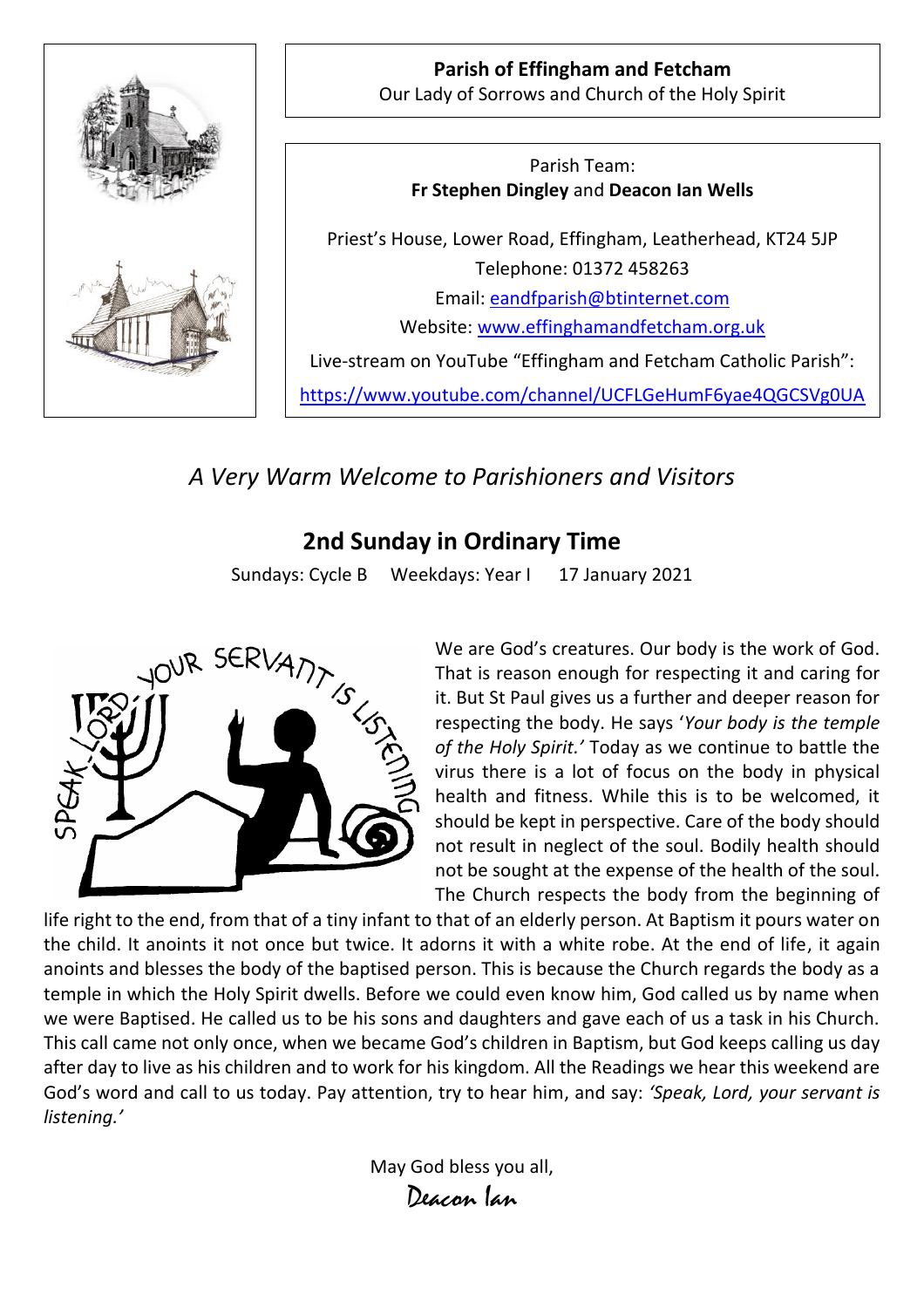# *This Week*

Please remember the current schedule of public Masses and those which will be live-streamed only:

| Sat | 6.00 pm (OLOS) Attendance + live-stream |
|-----|-----------------------------------------|
| Sun | 9.00 am (OLOS) Attendance + live-stream |
| Sun | 11.00 am (HS) Attendance                |

*Mon 12.00 noon - LIVE-STREAM ONLY* Tues 9.15 am (OLOS) Attendance + live-stream Wed 9.15 am (HS) Attendance

*Thu 9.15 am - LIVE-STREAM ONLY*

*Fri 6.00 pm - LIVE-STREAM ONLY*

Sat 10.00 am (OLOS) Attendance + livestream

As the new and more infectious strain of Covid is very prevalent now, we need to take extra care to keep ourselves and each other safe.

### **Please remember**:

- Hands Face Space.
- Please avoid social mixing outside your household/bubble before and after Mass.
- Please take special care of distancing as you enter and leave, and when you come forward for Holy Communion.
- Although our churches remain open for public Masses, each of us must make a responsible and prayer-guided decision as to whether it is right for us to attend, or whether it would be better to remain at home and follow Mass on the livestream.
- Sunday Mass obligation is still suspended.

Please pray for the repose of the soul of **Maureen Donoghue**, who died recently and remember her family and friends at this time too.

## **Scones of Praise: This Sunday 17 Jan, 4pm**

Our first Ecumenical Service for Effingham & Little Bookham this year is THIS Sunday 17th January at 4pm and will take the form of "Scones of Praise" in which members of the Anglican, Methodist and our own church will select hymns and lead a prayer of intercession. It will be a Zoom Service which can be viewed with a computer or listened to by phone as follows (please provide your own scones!).

### **To join via a computer:**

[https://us02web.zoom.us/j/9500534101?pwd=](https://us02web.zoom.us/j/9500534101?pwd=ZUQyMm5FcU5FQWVibExDRERTOWtxZz09) [ZUQyMm5FcU5FQWVibExDRERTOWtxZz09](https://us02web.zoom.us/j/9500534101?pwd=ZUQyMm5FcU5FQWVibExDRERTOWtxZz09) Meeting ID: 950 053 4101 Password: 695933

### **To join using your phone:**

Ring: 0203 481 5240. You will be asked for the Conference ID, which is **950 053 4101**, then press #. Then, **after the next instruction**, press # again.

# **Week of Prayer for Christian Unity (18-25 Jan)**

This year, the Churches Together in Bookham & Fetcham initiative offers half an hour of prayer at 9.00am on each of the days below via Zoom.

| Monday 18 <sup>th</sup>    |
|----------------------------|
| Tuesday 19 <sup>th</sup>   |
| Wednesday 20 <sup>th</sup> |
| Thursday 21st              |
| Friday 22 <sup>nd</sup>    |
| Saturday 23 <sup>rd</sup>  |
| Monday 25 <sup>th</sup>    |

St Nicolas St Nicolas Eastwick Road Church Bookham Baptist Church **Catholic Church** St Mary's, Fetcham Bookham Baptist Church

Join Zoom Meeting

[https://us02web.zoom.us/j/83427524093?pwd](https://us02web.zoom.us/j/83427524093?pwd=MTd1Z1UwWEEvajdUVDVjRGg0bHVKZz09) [=MTd1Z1UwWEEvajdUVDVjRGg0bHVKZz09](https://us02web.zoom.us/j/83427524093?pwd=MTd1Z1UwWEEvajdUVDVjRGg0bHVKZz09)

Meeting ID: 834 2752 4093 Passcode: 627332

#### **To join using your phone**:

Ring 0203 481 5237, then enter the Meeting ID: 834 2752 4093 Passcode: 627332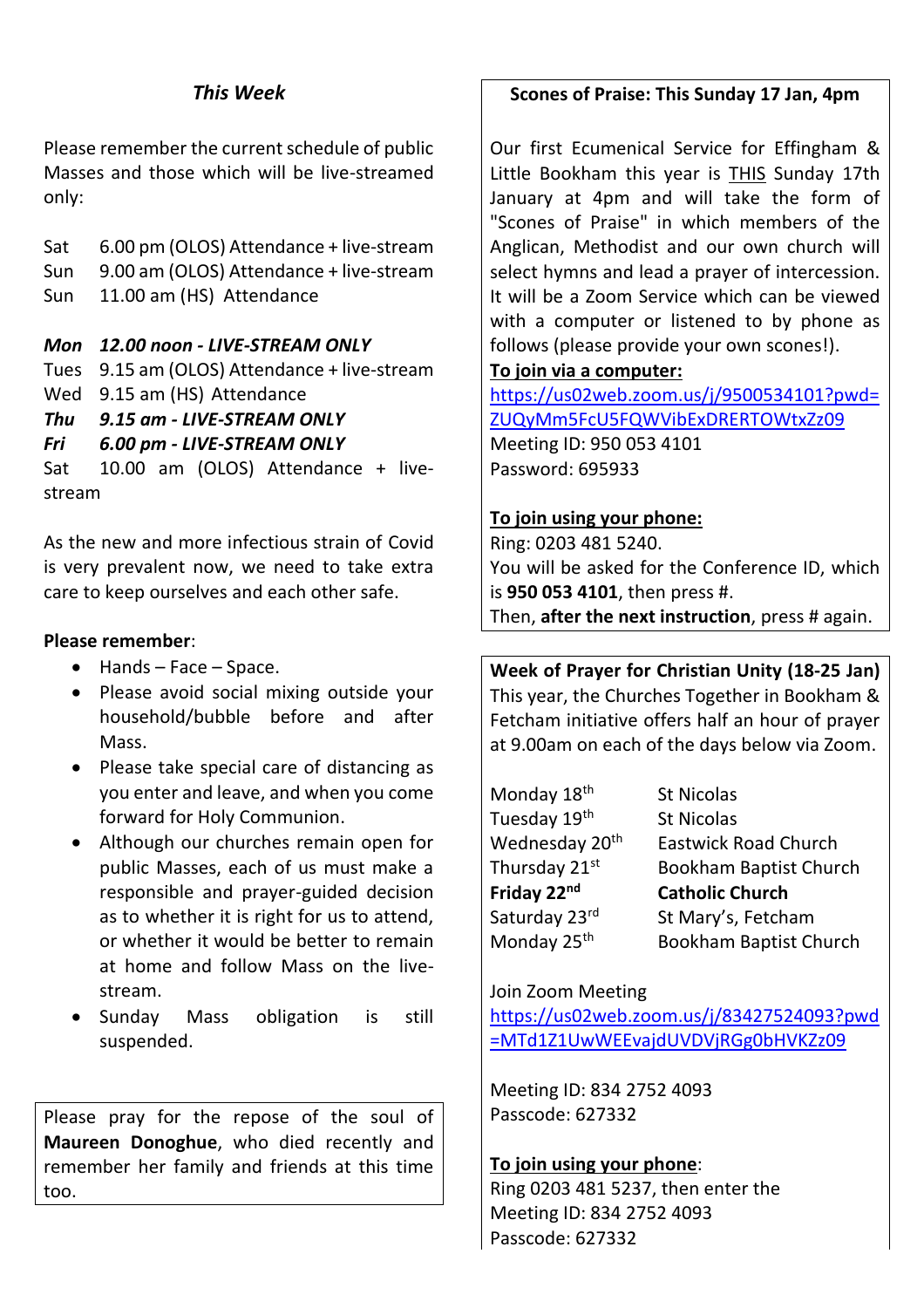Here is the link to the WPCU website: [https://ctbi.org.uk/week-of-prayer-for](https://ctbi.org.uk/week-of-prayer-for-christian-unity-2021/)[christian-unity-2021/](https://ctbi.org.uk/week-of-prayer-for-christian-unity-2021/)

#### *Next Week*

The **Requiem Mass for Daphne McLeod** will take place on Monday 25 January at 11.00 am at OLOS. It will be celebrated in Latin by Fr Bruno Witchalls, and will be the only Mass in the parish that day. If you would like to attend, please could you let the parish office know.

#### *General*

**Parish Facebook Page**. In addition to our Parish website we also have a Parish Facebook Page - Effingham and Fetcham Parishioners |  $Facebook – do go and have a look, ask to join$  $Facebook – do go and have a look, ask to join$  $Facebook – do go and have a look, ask to join$ </u> and then maybe contribute. The Page has some 30 parishioners on it and is by invitation only so that we have some measure of control. It is a good way to keep in touch and as we all go through this very difficult time it is another way of being joined to others in the Parish.

**Food donations** for those needing support can be left at the back of the churches, for onward distribution. Many thanks.

#### **Chios Update**

Dear Parishioners and Grandparents' Group, Karen Goldsmith writes 'The container of goods we sent out arrived safely in Greece and were distributed to the refugees by December 18th. ... Since October this network of ours has funded over £4,464 worth of emergency aid to the refugees on Chios. This included urgent medical aid, critical dental treatment and baby milk and supplies for new-borns. ... There remain just under 3,000 asylum seekers on Chios and we have been able to fund emergency accommodation until the U.N. were able to help. With renewed thanks for your support and help and wishing you all the best in the year ahead.'

For those of you who are able to access, there is a short YouTube film on the work of CESRT (The Chios Eastern Shore Response Team) marking five years since they were set up. I found it a moving and inspiring watch. [https://youtu.be/sWMbsy\\_Wnw4](https://youtu.be/sWMbsy_Wnw4)

### God bless, Jean Wells

**Mary's Meals Fundraiser.** This January, join with Mary's Meals to make a long-lasting difference to the world's poorest children. Whether it's taking on a regular run, getting on your bike or upping your daily step count, there are lots of different ways you can take part. Simply set yourself an active challenge and make a donation, or ask for sponsorship from friends and family for every mile that you achieve. Until  $31<sup>st</sup>$  Jan, your donation will be doubled by the UK Government, up to £2 million. Click the link below to find out more and to start your own Miles For Mary's Meals fundraiser [Miles For](https://marysmeals.us18.list-manage.com/track/click?u=71642ed3d70deb2b1c25da8f0&id=214fbd3cf0&e=32ecf29071)  [Mary's Meals campaign](https://marysmeals.us18.list-manage.com/track/click?u=71642ed3d70deb2b1c25da8f0&id=214fbd3cf0&e=32ecf29071)

*Please pray for all those in our Parish who are sick:*

| <b>Maureen Rennison</b>  |  |
|--------------------------|--|
| <b>Patrick Rennison</b>  |  |
| Piers Ripley-Duggan      |  |
| <b>Allison Roberts</b>   |  |
| Jean Rowlandson          |  |
| <b>Yolande Sharpe</b>    |  |
| Karen Silver             |  |
| Mary Skilton             |  |
| Jenny Smith              |  |
| <b>Margaret Summers</b>  |  |
| <b>Pat Turton</b>        |  |
| <b>Simon Turton</b>      |  |
| Andrea Vaughan           |  |
| Rose Wedlake             |  |
| Alf Wiggins              |  |
| <b>Chantal Witchalls</b> |  |
|                          |  |
|                          |  |